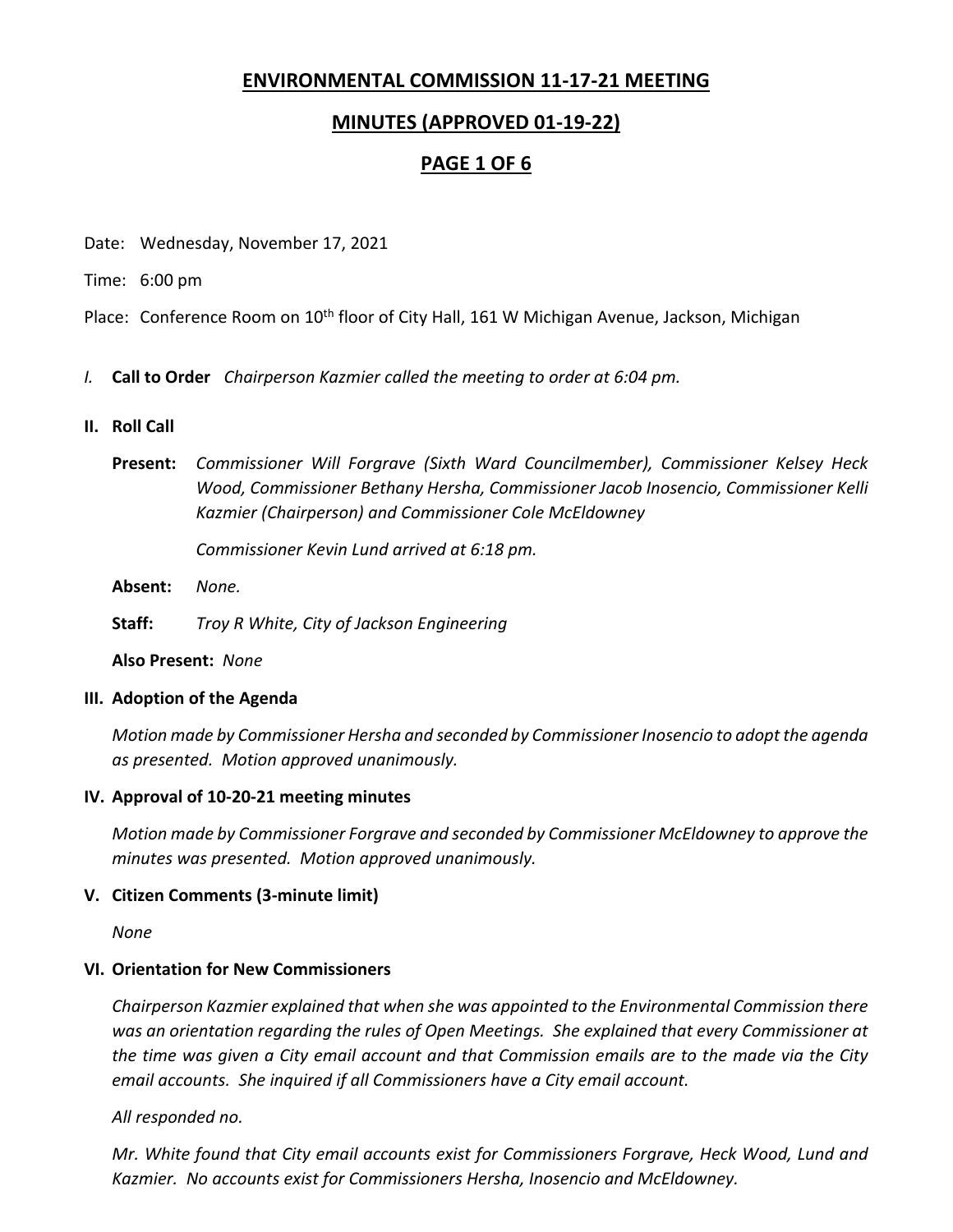*Chairperson Heck explained that all communication and deliberations amongst Commissioners is to be made in the public meeting and not in emails or other outside communications. She explained that a minority may meet outside the public meeting to work on items for consideration by the whole.* 

*She advised the Commissioners that they are not to "Reply All" to emails containing agenda packets – comments are to be made at the public meeting where deliberation belongs.* 

*Commissioner Forgrave suggested that Mr. White inquire about instructional opportunities as there are new Councilmembers who will be in need of the same.* 

*Commissioner Heck Wood suggested that perhaps materials are available through the Michigan Municipal League (MML).* 

*Mr. White agreed to inquire of City staff what may be available.* 

*Commissioner Inosencio inquired if it is acceptable to talk with fellow commissioners should their paths cross. Chairperson Kazmier replied in the affirmative as long as there is not a quorum.* 

## **VII. Adoption of 2022 Meeting Schedule**

*Motion made by Commissioner McEldowney and seconded by Commissioner Inosencio to approve the 2022 Meeting Schedule as presented. Motion approved unanimously.* 

#### **VIII. 2021 Action Items**

#### **a) Refuse and Recycling Committee Report and Discussion with City Manager**

*Commissioner Kazmier introduced the 06‐16‐21 memo to recently appointed Commissioners. She then reminded the Commissioners that a goal for the current meeting was to start the preparation of a more detailed letter of recommendations.* 

*Commissioner Heck Wood reminded the Commissioners that the 06‐16‐21 memo is intentionally short and broad – that it was intended to be a one page overview and did not include all that had been discussed.* 

*Commissioner Kazmier stated that it encapsulates what the Commission hopes will be accomplished and does not include all the research that had been done. She stated that data provided by the DPW and NEO indicate that illegal dumping and citations are frequent throughout the City. It appears that a pattern of regular dumping and DPW cleanups has emerged at certain locations.* 

*Mr. White explained that the DPW and NEO had provided reports that show the actual number of incidents they have responded to and the associated costs for those incidents.* 

*Commissioner Kazmier stated that the current policy of using citations and fines to regulate dumping and pile‐ups is not completely effective and are not solutions for changing behaviors.* 

*Commissioner Lund suggested that a curbside pickup program for every residence would help alleviate the problem.*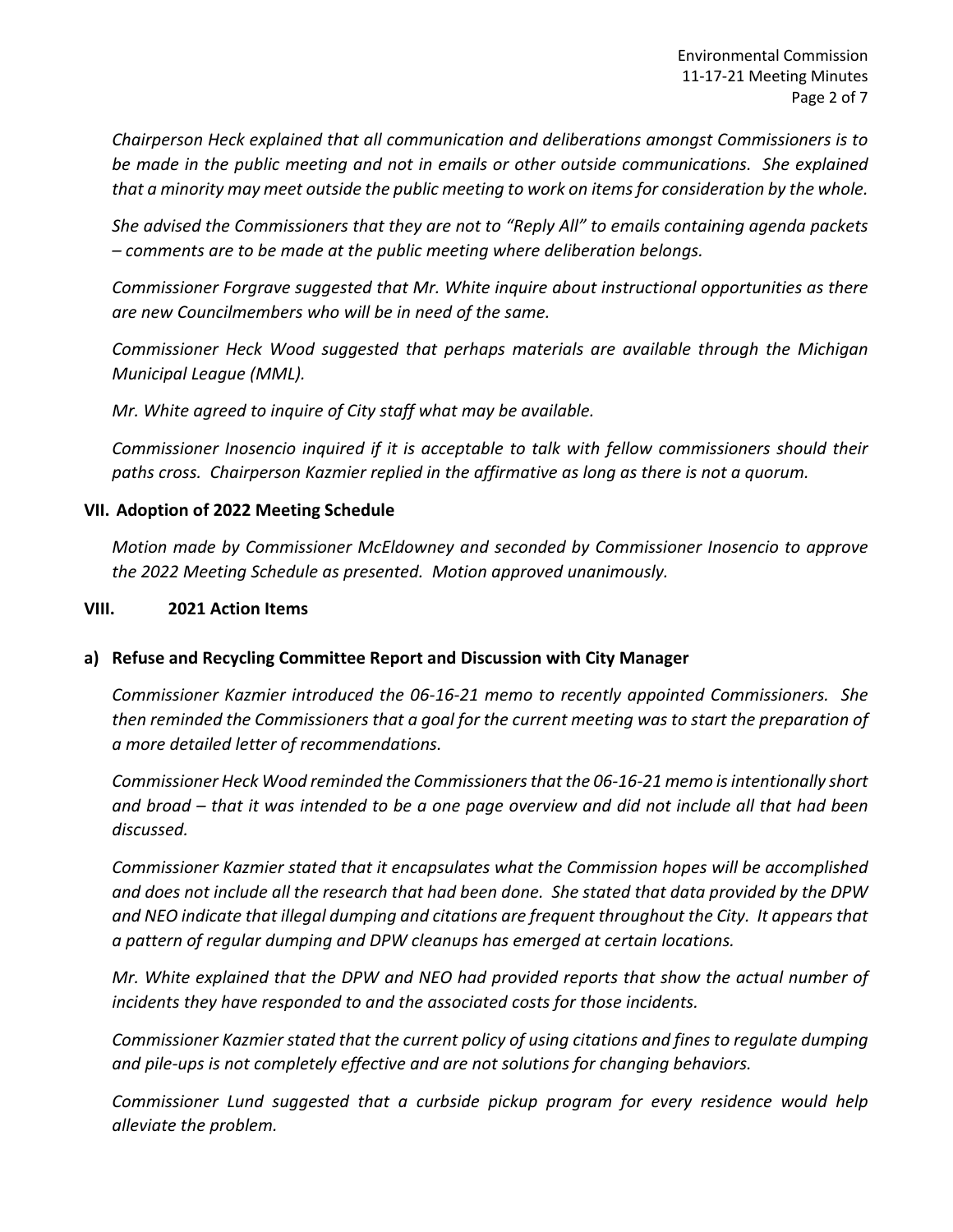*Commissioner Kazmier inquired of the Commissioners what policy ideas the group has to better address the problem.* 

*Commissioner Inocensio inquired about the discussion with the City Manager (CM) at the previous meeting – Commissioner Inosencio understood the CM's proposal to be to licensing program for multiple haulers rather than a contract with a single hauler and mandatory participation.* 

*Commissioner Kazmier related that her understanding of the licensing proposal is that it would allow haulers to forego the requirement that refuse be collected from the rear of a property in exchange for converting to a fleet with mechanized pick‐up apparatuses for pickup within an exclusive zone. Licensee services would include recycling, yard waste pickup and large item haul away. Potentially, a licensing program may result in few trucks on the streets.* 

*Commissioner Lund related that mechanical arms for pickup are already in use and are standard practice in many communities – a deal to switch to this type of equipment is not much of a deal as haulers are already doing this.* 

*Commissioner Kazmier suggested that it may not be useful to be concerned about the results of the last effort to move towards a single hauler system.* 

*Commissioner McEldowney stated suggested that the Environmental Commission should push for what is needed without an eye to the previous experience and political considerations. Those can be made by the politicians.* 

*Commissioner Hersha inquired how a single hauler would increase access.* 

*Commissioner Heck responded that it would provide recycling to those that currently can't get it.* 

*Commissioner Inosencio suggested that the City could leverage its size to ensure that the recycling that gets picked up actually gets recycled.* 

*Commissioner Kazmier stated that a single hauler system would get service to those who currently don't have service.* 

*Commissioner Hersha inquired if it is possible to increase access without going to a single hauler system.* 

*Commissioner Kazmier suggested that perhaps the words "single hauler" has inadvertently become synonymous with "required pickup" when maybe it shouldn't.* 

*Commissioner Hersha inquired how a single hauler system would reduce dumping.* 

*Commissioner Kazmier suggested that it would reduce dumping by small haulers.* 

*Commissioner Herhsa inquired about the cause of the dumping – what is the cause? Are evictions a factor? She then stated that the Commission has had much discussion about residential refuse but not so much about the largest refuse generators which are non‐residential. Perhaps the Commission should consider the practices of the large generators first.*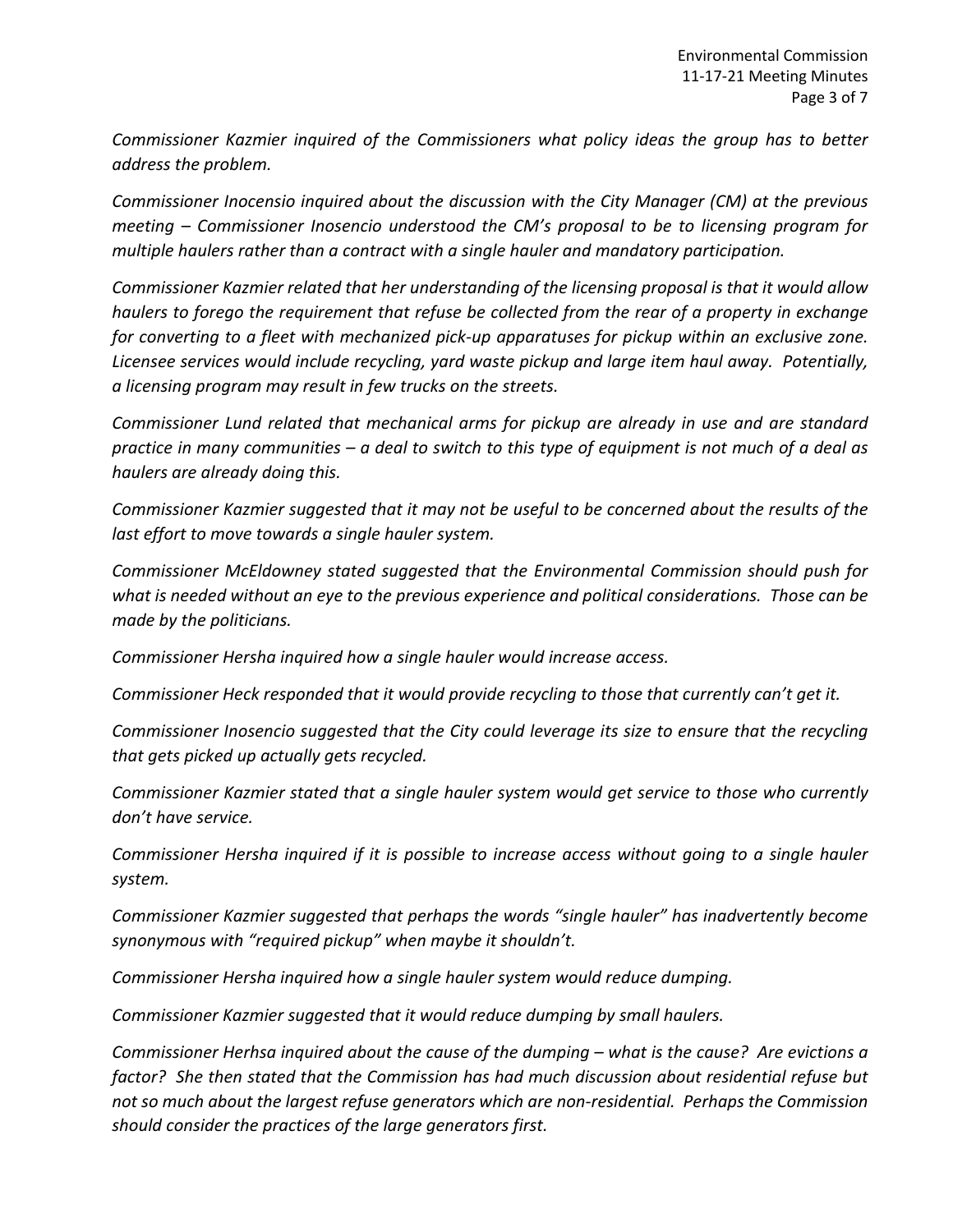*Commissioner Inosencio inquired if, for example, Consumers Energy, would be included in a single hauler system.* 

*Commissioner Kazmier replied that conversations to date have centered on residential refuse.* 

*Commissioner Lund suggested that multi‐family residential properties may need to be included in a single hauler system. He stated that an RFP with specifics will be needed if bidders are to be fully informed when putting together their prices. He stated that all RFPs that he has reviewed breaks down single family residential, multi‐family residential and non‐residential customers.* 

*Commissioner Lund stated that some cities do have a licensing mechanism for small haulers. He stated that all RFPs that he has reviewed had the City collecting fees from properties and then paying the hauler. The cities also have designated staff that respond to calls and concerns from residents and manages the hauler(s).* 

*Commissioner Kazmier inquired of Commissioner Lund if the communities he's reviewed had universal access – do residents opt in or are they required by ordinance to be in?* 

*Commissioner Lund responded that all require participation – participation is not optional. Also, the cities do the billing rather than the haulers as cities have more collection options.* 

*Commissioner Lund stated that insurance requirements are a large part of the hauler contracts.* 

*Commissioner Lund stated that the hauler selection process can incentivize a reduction in idling and emissions. Some recent RFPs by peer communities require a reduction in emissions and particulate release.* 

*Commissioner Kazmier inquired of Commissioner Lund if that are any RFPs from peer communities that might serve as a starting template for the generation of an RFP for Jackson.* 

*Commissioner Lund replied that the City of Flint recently issued an RFP that addresses many of the issues that the Commission has been discussing and that Flint is a community that has much in common with Jackson.* 

*Commissioner Kazmier asked Commissioner Lund to share Flint's RFP as well as the spreadsheet he has generated regarding other RFPs he has reviewed. Commissioner Lund replied in the affirmative.* 

*Commissioner Kazmier suggested that a draft RFP that has been generated to meet the needs of*  Jackson might be easier for City Council to consider than a generalized push towards a single hauler *system.* 

*Commissioner Lund stated that an RFP must be very specific because large haulers use software to model their routes and attached costs. He stated that small haulers may not have such tools.* 

*Commissioner Kazmier stated that an RFP that includes the Commission's priorities could be used as a starting point for discussions by City Council. She then inquired if eliminating the prohibition of refuse cans at the curb should be considered in the interest of reducing costs.* 

*Commissioner Forgrave responded that costs are determined by haulers.*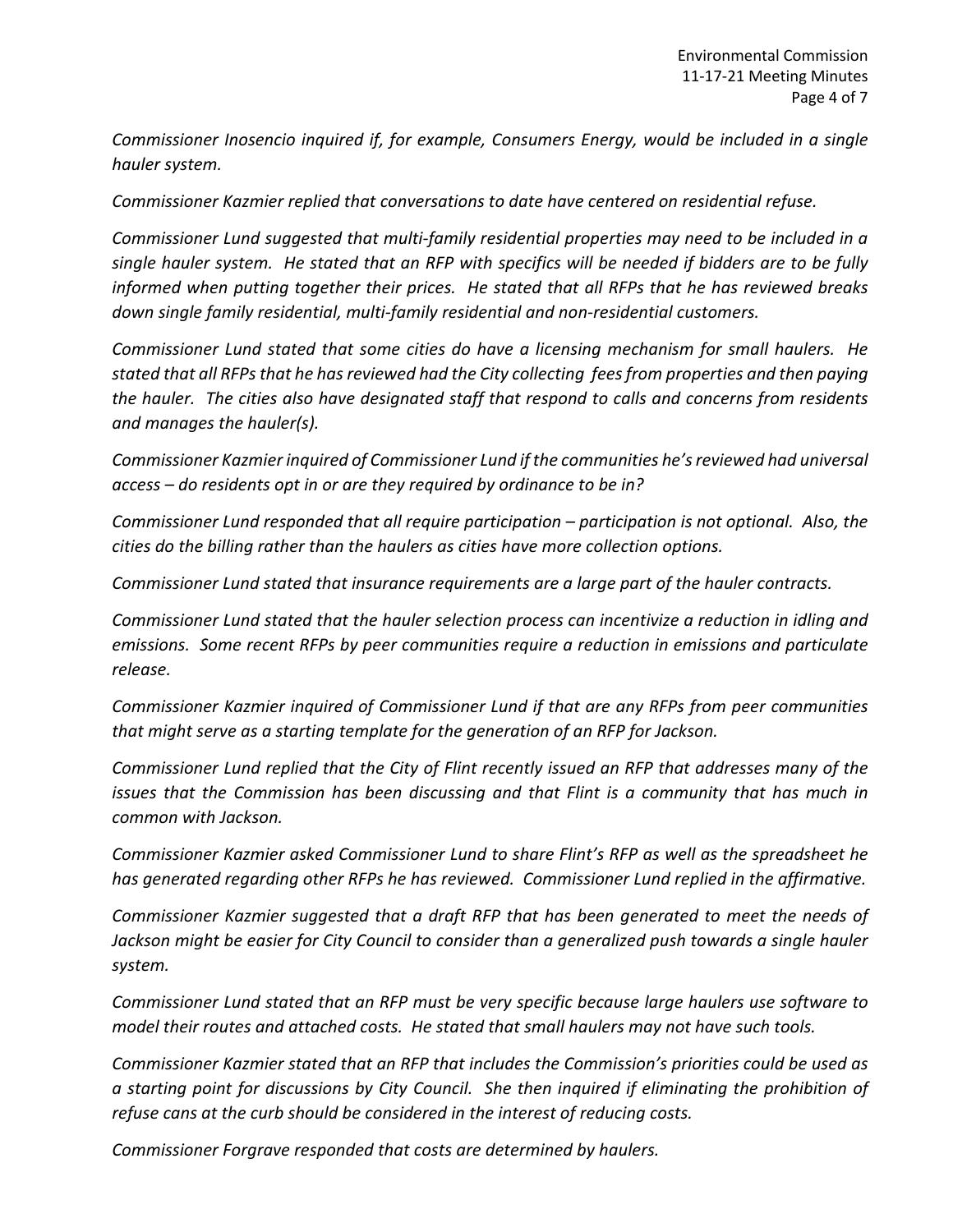*Commissioner Lund agreed with Commissioner Forgrave and added that a reduction in work at pickup should result in some reduction in cost.* 

*Commissioner Lund suggested that pickup be bid with both options – pickup from the rear yard and at the curb.* 

*Commissioner Forgrave stated that the single hauler contract was bid with options in 2013 and that created uncertainty by bidders which was then reflected in higher bid prices.* 

*Commissioner Lund responded that contractors would have choices in what prices they assign to which options.* 

*Commissioner Kazmier stated that the desired level of service needs to be established before being put to bid – that this is an opportunity to get what it both desired and needed. The Commission can balance cost and access considerations and then suggest putting a contract to bid that will best address this balance.* 

*Commissioner McEldowney stated an appreciation for Commissioner Hersha's input and suggested that an RFP include service for single‐family residential, multi‐family residential and non‐residential to ensure that everyone is following the rules.* 

*Commissioner Kazmier inquired about the need to consider a change in practice in how violators are dealt with. Perhaps this needs to be a future discussion.* 

*Commissioner Inosencio inquired if everyone would pay the same in a single hauler system.* 

*Commissioner Kazmier replied that, if billing is done by the City, probably yes.* 

*Commissioner Lunded stated that some of the RFPs that he has reviewed does set up a structure to help those with lower incomes.* 

*Commissioner McEldowney suggested that a priority has to be that everyone has access to service.* 

*Commissioner Inosencio stated that a universal system will raise costs for people who currently are not paying for service.* 

*Commissioner Kazmier stated that there would likely be savings in the informal system that currently exists to pick up dumped and piled refuse using Street Funds and permit fees that may be able to offset the increased costs for those who currently do not have service.* 

*Commissioner Lund replied that the money that is funding current practice is designated to other budget categories that have specific revenue sources – that Street Funds and permit fees cannot be formally directed towards refuse collection.* 

*Commissioner Lund then suggested that an RFP could be written to base fees on receptacle size to address the lesser needs and means of some and the increased needs and means of others.* 

*Commissioner Forgrave suggested that an RFP could be written to incentivize subcontracting with current small haulers.*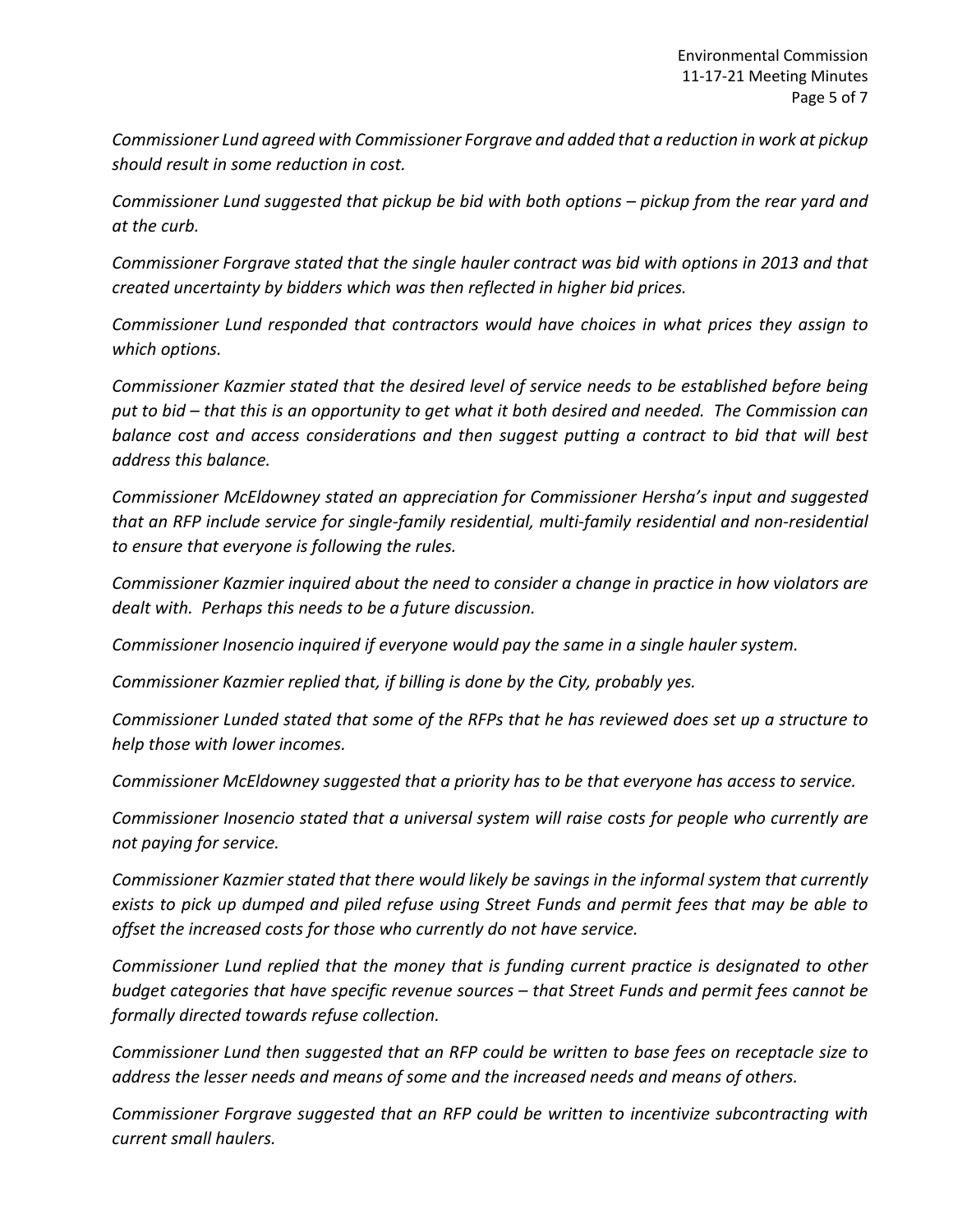*Commissioner Heck Wood suggested that further discussion should be pursued after the requested RFP information has been provided by Commissioner Lund.* 

*Commissioner Kazmier agreed. She stated that, unless there is objection, discussion on this item will be closed for this meeting and that Commissioner Lund will provide example RFPs and then the Commission will generated an RFP for Jackson. Commissioner Kazmier requested that Mr. White provide copies of the current refuse ordinance as well as the 2013 single hauler ordinance that was approved and then rescinded.* 

*As there was no objection, discussion was closed.* 

## **b) LEED Committee Report and Discussion**

*Commissioner Kazmier presented a draft memo to the City Manager to encourage or suggest environmental considerations in contracting. She suggested that perhaps such as effort should be advanced on a parallel track with the single hauler ordinance so that environmental scoring can be part of a single hauler selection process.* 

*Commissioner Hersha stated she is in agreement and would like to fast‐track this effort with or without her suggested edits.* 

*Commissioner Hersha than provided suggested edits.* 

*Commissioner McEldowney made a motion to approve the memo with Commissioner Hersha's proposed modifications. The motion was seconded by Commissioner Lund. The motion as approved unanimously.* 

# **c) Non‐Motorized Committee Report**

*This action item was tabled at the September 2021 meeting.* 

#### **IX. Electric Vehicle Ordinance**

*Commissioner Kazmier stated that the Mayor's proposed ordinance has been sent to the Environmental Commission for consideration and input. She stated that a letter of support similar to what was provided for the Urban Farming Ordinance could be generated if that is the Commission's preference.* 

*Commissioner Heck Wood asked for clarification about the proposed ordinance and why it was sent to the Environmental Commission.* 

*Commissioner Forgrave explained that approval of this ordinance before his term expires is a goal of the Mayor. He explained that this ordinance would not impact existing parking lots but would apply to new construction.* 

*Commissioner Inosencio stated that he does not support electric cars but rather prefers mass transportation as the more environmentally friendly option. He stated that he will not support of letter of support for this ordinance.*